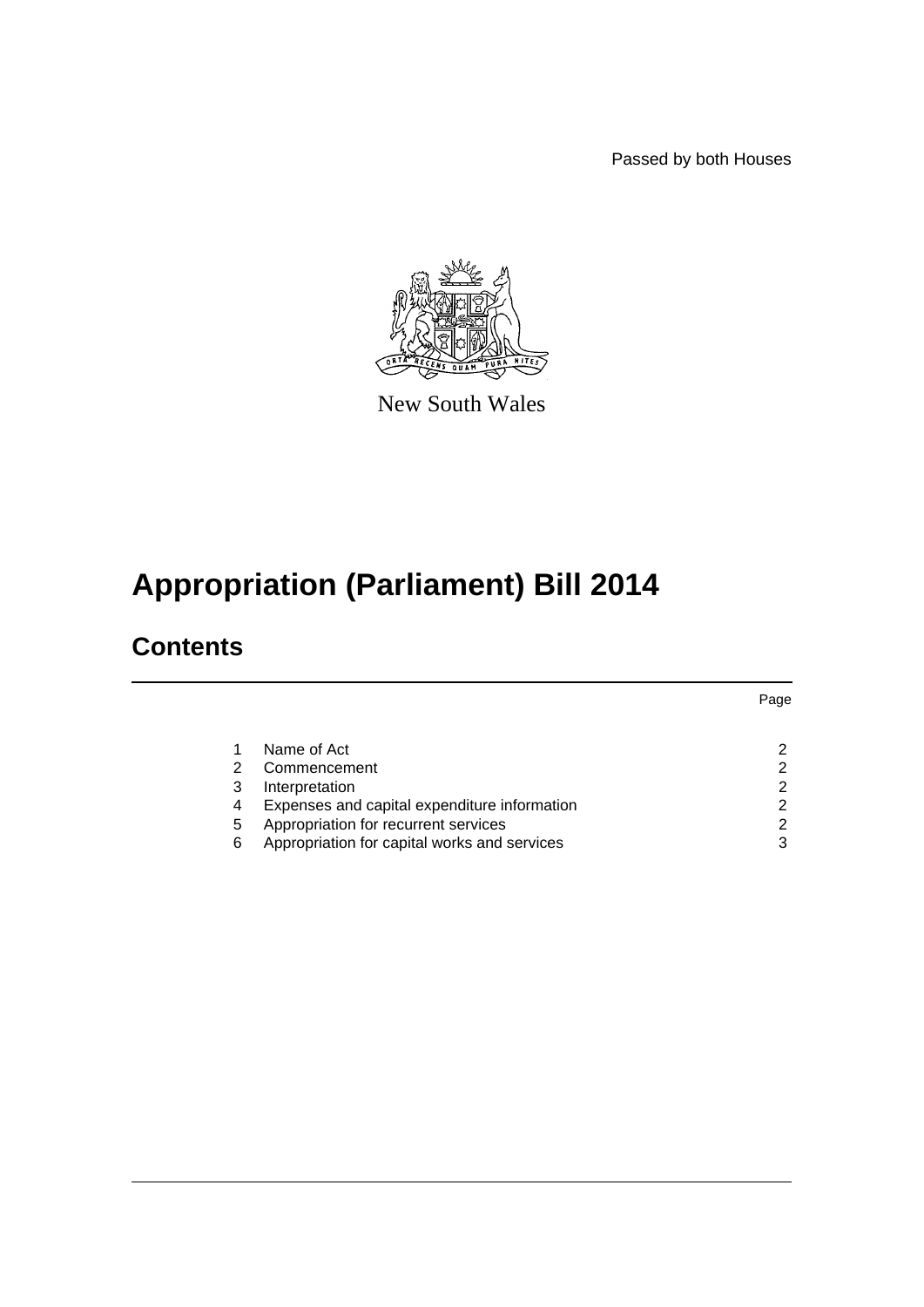*I certify that this public bill, which originated in the Legislative Assembly, has finally passed the Legislative Council and the Legislative Assembly of New South Wales.*

> *Clerk of the Legislative Assembly. Legislative Assembly, Sydney,* , 2014



New South Wales

## **Appropriation (Parliament) Bill 2014**

Act No , 2014

An Act to appropriate out of the Consolidated Fund sums for the recurrent services and capital works and services of the Legislature for the year 2014–15.

*I have examined this bill and find it to correspond in all respects with the bill as finally passed by both Houses.*

*Assistant Speaker of the Legislative Assembly.*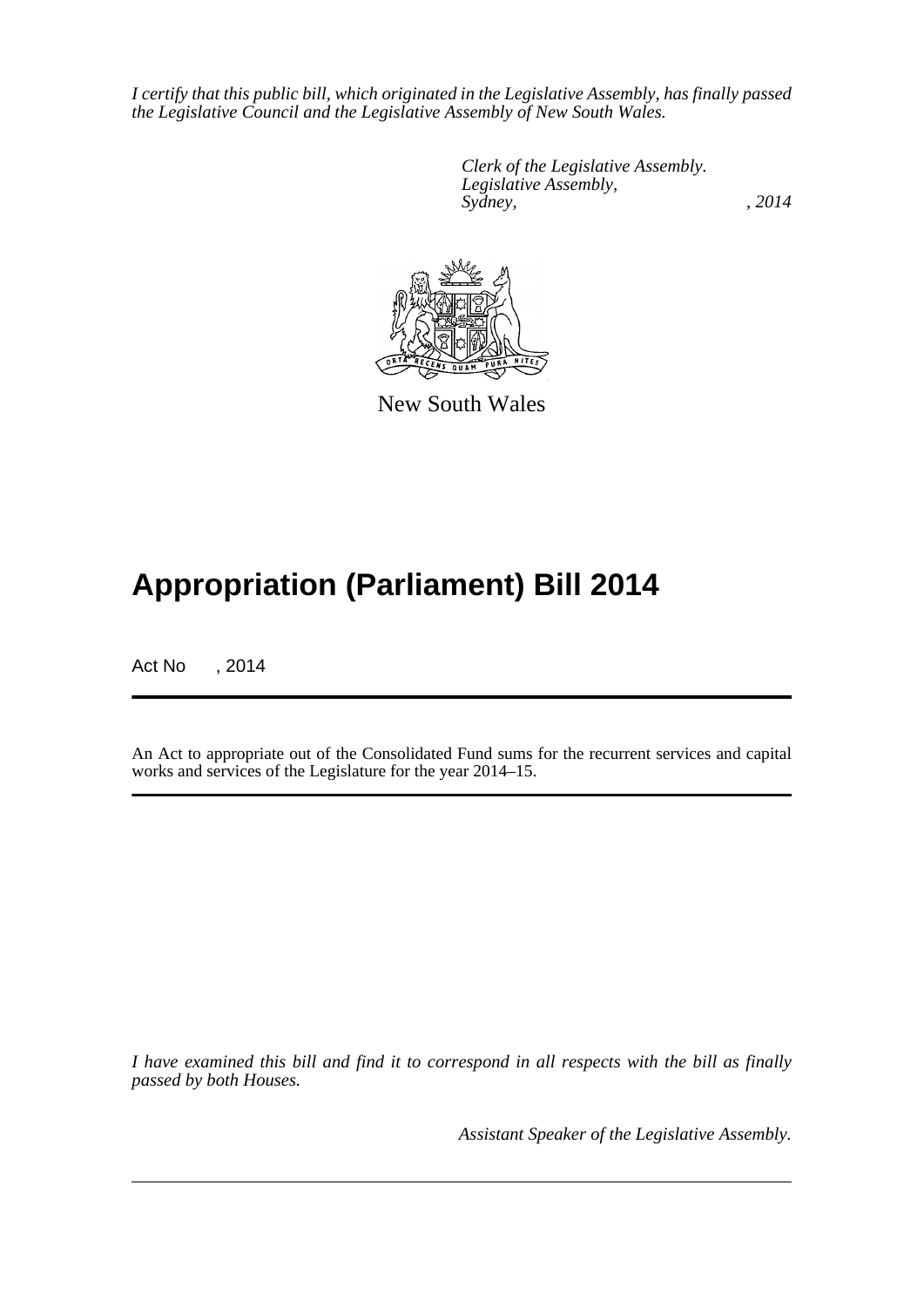#### <span id="page-2-0"></span>**The Legislature of New South Wales enacts:**

#### **1 Name of Act**

This Act is the *Appropriation (Parliament) Act 2014*.

#### <span id="page-2-1"></span>**2 Commencement**

This Act commences on the date of assent to this Act.

#### <span id="page-2-2"></span>**3 Interpretation**

- (1) In this Act, a reference to the year 2014–15 is a reference to the year from 1 July 2014 to 30 June 2015.
- (2) A reference in the *Public Finance and Audit Act 1983* to an Appropriation Act or the Appropriation Act includes a reference to this Act.

#### <span id="page-2-3"></span>**4 Expenses and capital expenditure information**

- (1) A note included in this Act that is described as "expenses" sets out the expenses for the recurrent services of the Legislature, disaggregated across the relevant service groups.
- (2) A note included in this Act that is described as "capital expenditure" sets out the expenditure on capital works and services of the Legislature, disaggregated across the relevant service groups.
- (3) A note referred to in subsection (1) or (2) is included for information only and does not form part of this Act.

#### <span id="page-2-4"></span>**5 Appropriation for recurrent services**

(1) This Act appropriates the sum of \$123,233,000 to the Legislature out of the Consolidated Fund for the recurrent services of the Legislature for the year 2014–15. **Note (expenses):** This recurrent appropriation will fund expenses of \$141,782,000, disaggregated as follows:

|    |                                      | \$,000  |
|----|--------------------------------------|---------|
| 01 | <b>Chamber and Committee Support</b> | 20,746  |
| 02 | Members' Support                     | 112,307 |
| 03 | <b>Community Access</b>              | 8,729   |
|    | Total                                | 141,782 |

(2) Any amounts expended for recurrent services under section 25 of the *Public Finance and Audit Act 1983* or any Parliamentary Supply Act on or after 1 July 2014 and before the date of assent to this Act are taken to have been expended out of the sum appropriated by this section. This subsection applies only if this Act is assented to after  $\hat{1}$  July 2014.